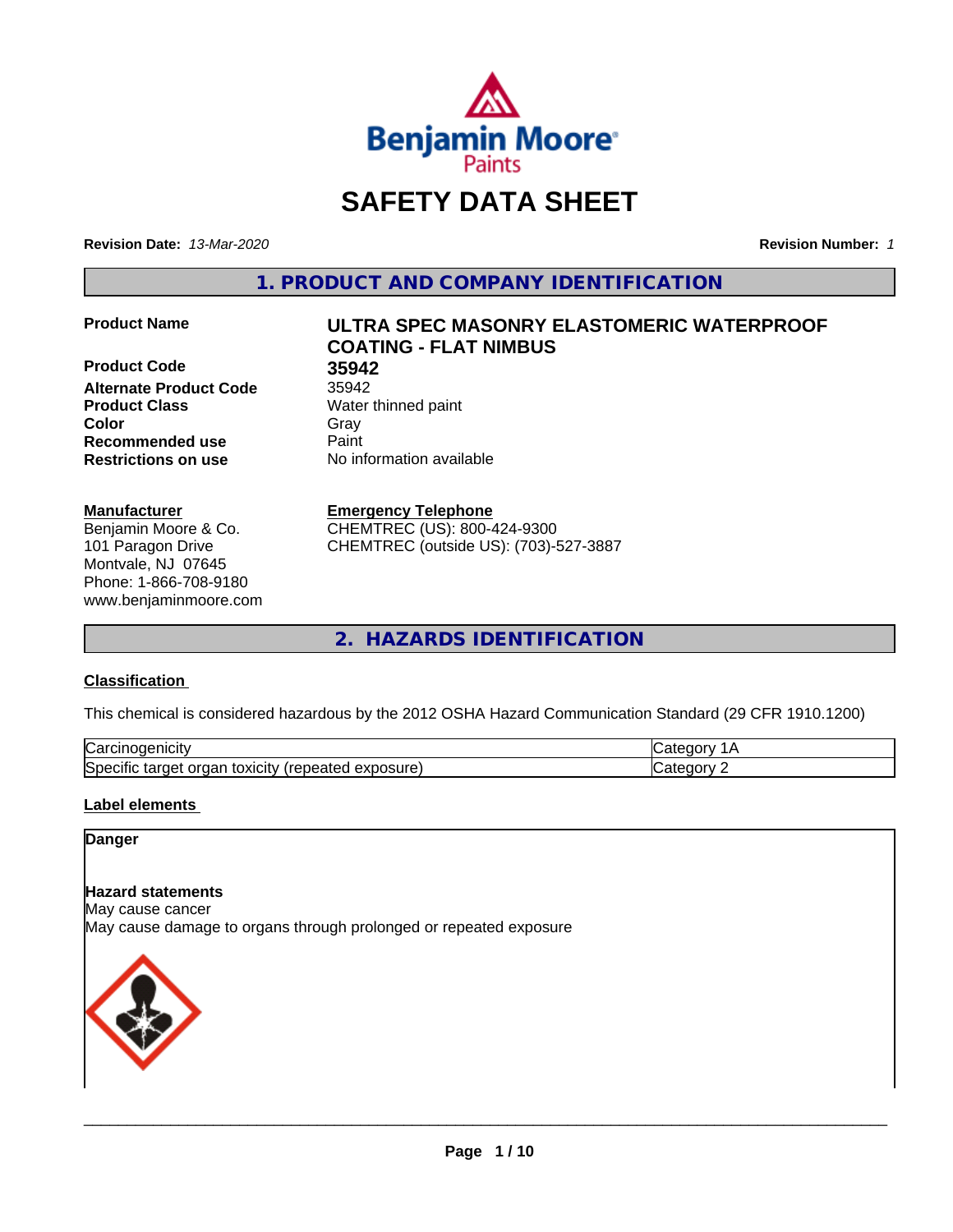**Appearance** liquid **Odor 11** Odor little or no odor

#### **Precautionary Statements - Prevention**

Obtain special instructions before use Do not handle until all safety precautions have been read and understood Use personal protective equipment as required Do not breathe dust/fume/gas/mist/vapors/spray

#### **Precautionary Statements - Response**

IF exposed or concerned: Get medical advice/attention

#### **Precautionary Statements - Storage**

Store locked up

#### **Precautionary Statements - Disposal**

Dispose of contents/container to an approved waste disposal plant

#### **Hazards not otherwise classified (HNOC)**

Not applicable

# **Other information**

No information available

# **3. COMPOSITION INFORMATION ON COMPONENTS**

\_\_\_\_\_\_\_\_\_\_\_\_\_\_\_\_\_\_\_\_\_\_\_\_\_\_\_\_\_\_\_\_\_\_\_\_\_\_\_\_\_\_\_\_\_\_\_\_\_\_\_\_\_\_\_\_\_\_\_\_\_\_\_\_\_\_\_\_\_\_\_\_\_\_\_\_\_\_\_\_\_\_\_\_\_\_\_\_\_\_\_\_\_

| <b>Chemical name</b> | <b>CAS No.</b> | Weight-%    |
|----------------------|----------------|-------------|
| Limestone            | 1317-65-3      | $15 - 20$   |
| Titanium dioxide     | 13463-67-7     | $5 - 10$    |
| Ethylene glycol      | $107 - 21 - 1$ | - 5         |
| Zinc oxide           | 1314-13-2      | - 5         |
| Silica, mica         | 12001-26-2     | - 5         |
| Silica, crystalline  | 14808-60-7     | $0.1 - 0.5$ |
| Diphenyl ketone      | 119-61-9       | $0.1 - 0.5$ |

|                       | 4. FIRST AID MEASURES                                                                                                                                                                                                        |
|-----------------------|------------------------------------------------------------------------------------------------------------------------------------------------------------------------------------------------------------------------------|
| <b>General Advice</b> | For further assistance, contact your local Poison Control Center.                                                                                                                                                            |
| <b>Eye Contact</b>    | Rinse thoroughly with plenty of water for at least 15 minutes and consult a<br>physician.                                                                                                                                    |
| <b>Skin Contact</b>   | Wash off immediately with soap and plenty of water while removing all<br>contaminated clothes and shoes.                                                                                                                     |
| <b>Inhalation</b>     | Move to fresh air. If symptoms persist, call a physician.                                                                                                                                                                    |
| Ingestion             | Clean mouth with water and afterwards drink plenty of water. Call a POISON<br>CENTER or doctor/physician if exposed or you feel unwell. If large quantities of<br>this material are swallowed, call a physician immediately. |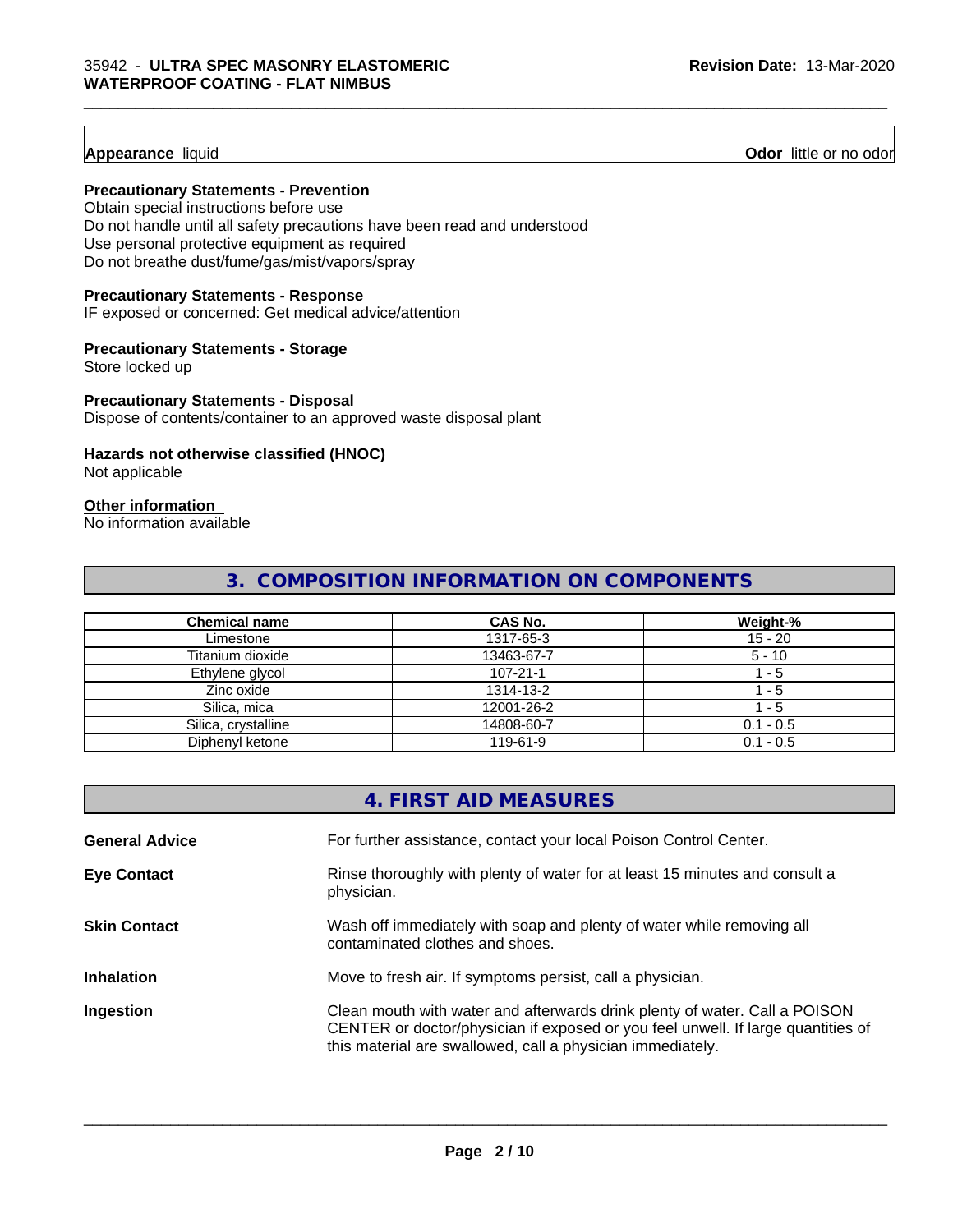**Most Important Symptoms/Effects** None known.

**Notes To Physician** Treat symptomatically.

**5. FIRE-FIGHTING MEASURES**

\_\_\_\_\_\_\_\_\_\_\_\_\_\_\_\_\_\_\_\_\_\_\_\_\_\_\_\_\_\_\_\_\_\_\_\_\_\_\_\_\_\_\_\_\_\_\_\_\_\_\_\_\_\_\_\_\_\_\_\_\_\_\_\_\_\_\_\_\_\_\_\_\_\_\_\_\_\_\_\_\_\_\_\_\_\_\_\_\_\_\_\_\_

| <b>Suitable Extinguishing Media</b>                                              | Use extinguishing measures that are appropriate to local<br>circumstances and the surrounding environment.                                   |
|----------------------------------------------------------------------------------|----------------------------------------------------------------------------------------------------------------------------------------------|
| Protective equipment and precautions for firefighters                            | As in any fire, wear self-contained breathing apparatus<br>pressure-demand, MSHA/NIOSH (approved or equivalent)<br>and full protective gear. |
| <b>Specific Hazards Arising From The Chemical</b>                                | Closed containers may rupture if exposed to fire or<br>extreme heat.                                                                         |
| Sensitivity to mechanical impact                                                 | No                                                                                                                                           |
| Sensitivity to static discharge                                                  | No                                                                                                                                           |
| <b>Flash Point Data</b><br>Flash point (°F)<br>Flash Point (°C)<br><b>Method</b> | Not applicable<br>Not applicable<br>Not applicable                                                                                           |
| <b>Flammability Limits In Air</b>                                                |                                                                                                                                              |
| Lower flammability limit:<br><b>Upper flammability limit:</b>                    | Not applicable<br>Not applicable                                                                                                             |
| <b>NFPA</b><br>Health: 1<br>Flammability: 0                                      | <b>Instability: 0</b><br><b>Special: Not Applicable</b>                                                                                      |
| <b>NFPA Legend</b><br>0 - Not Hazardous<br>1 - Slightly                          |                                                                                                                                              |

2 - Moderate

3 - High

4 - Severe

*The ratings assigned are only suggested ratings, the contractor/employer has ultimate responsibilities for NFPA ratings where this system is used.*

*Additional information regarding the NFPA rating system is available from the National Fire Protection Agency (NFPA) at www.nfpa.org.*

# **6. ACCIDENTAL RELEASE MEASURES**

| <b>Personal Precautions</b>      | Avoid contact with skin, eyes and clothing. Ensure adequate ventilation.                             |
|----------------------------------|------------------------------------------------------------------------------------------------------|
| <b>Other Information</b>         | Prevent further leakage or spillage if safe to do so.                                                |
| <b>Environmental precautions</b> | See Section 12 for additional Ecological Information.                                                |
| <b>Methods for Cleaning Up</b>   | Soak up with inert absorbent material. Sweep up and shovel into suitable<br>containers for disposal. |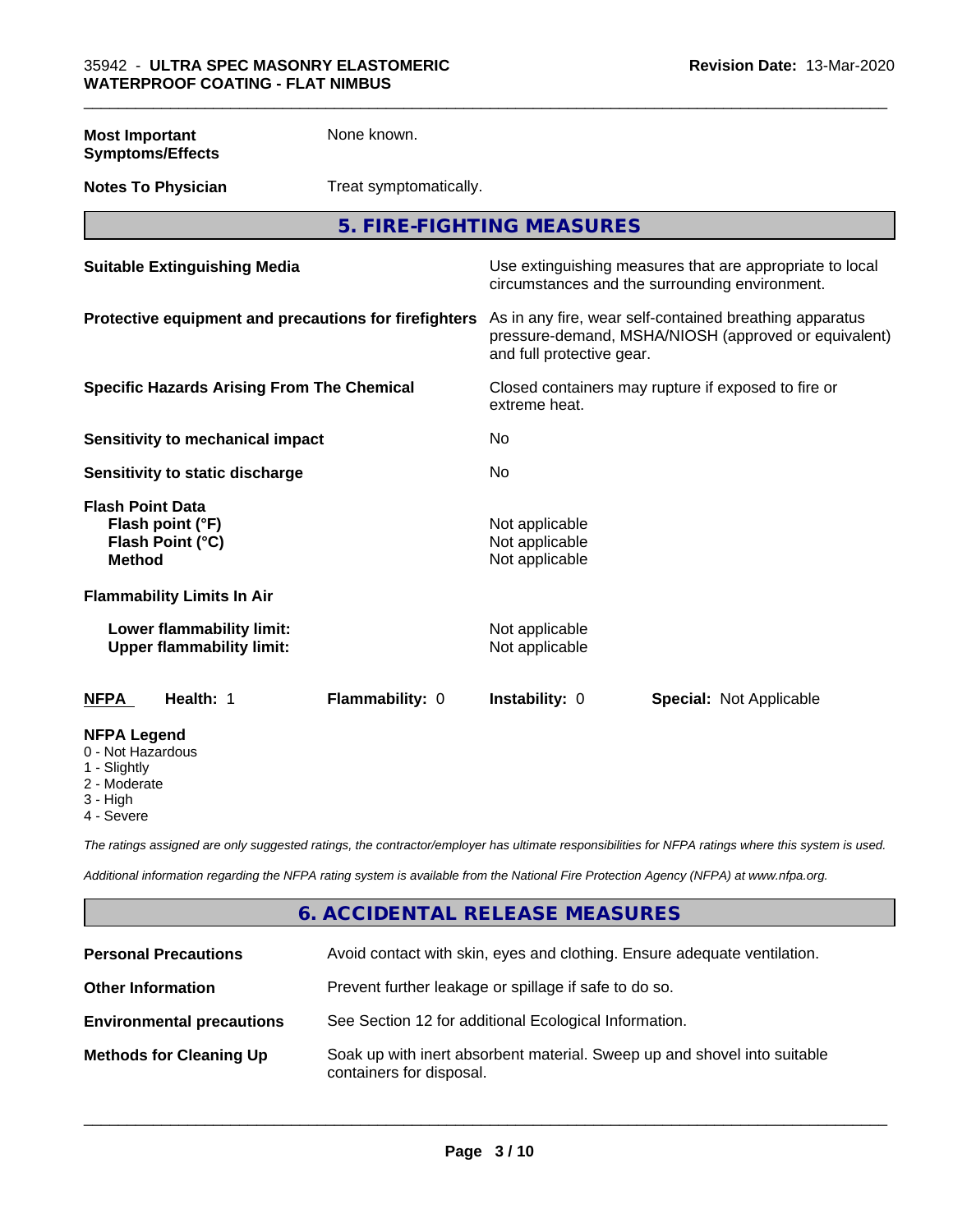# **7. HANDLING AND STORAGE**

\_\_\_\_\_\_\_\_\_\_\_\_\_\_\_\_\_\_\_\_\_\_\_\_\_\_\_\_\_\_\_\_\_\_\_\_\_\_\_\_\_\_\_\_\_\_\_\_\_\_\_\_\_\_\_\_\_\_\_\_\_\_\_\_\_\_\_\_\_\_\_\_\_\_\_\_\_\_\_\_\_\_\_\_\_\_\_\_\_\_\_\_\_

| <b>Handling</b>               | Avoid contact with skin, eyes and clothing. Avoid breathing vapors, spray mists or<br>sanding dust. In case of insufficient ventilation, wear suitable respiratory<br>equipment. |
|-------------------------------|----------------------------------------------------------------------------------------------------------------------------------------------------------------------------------|
| <b>Storage</b>                | Keep container tightly closed. Keep out of the reach of children.                                                                                                                |
| <b>Incompatible Materials</b> | No information available                                                                                                                                                         |

# **8. EXPOSURE CONTROLS/PERSONAL PROTECTION**

#### **Exposure Limits**

| <b>Chemical name</b> | <b>ACGIH TLV</b>                                  | <b>OSHA PEL</b>                            |  |
|----------------------|---------------------------------------------------|--------------------------------------------|--|
| Limestone            | N/E                                               | 15 mg/m <sup>3</sup> - TWA                 |  |
|                      |                                                   | $5 \text{ mg/m}^3$ - TWA                   |  |
| Titanium dioxide     | TWA: $10 \text{ mg/m}^3$                          | 15 mg/m $3$ - TWA                          |  |
| Ethylene glycol      | STEL: 50 ppm vapor fraction                       | N/E                                        |  |
|                      | STEL: 10 $mg/m3$ inhalable particulate            |                                            |  |
|                      | matter, aerosol only                              |                                            |  |
|                      | TWA: 25 ppm vapor fraction                        |                                            |  |
| Zinc oxide           | STEL: 10 mg/m <sup>3</sup> respirable particulate | $5$ mg/m <sup>3</sup> - TWA                |  |
|                      | matter                                            | $15$ mg/m <sup>3</sup> - TWA               |  |
|                      | TWA: $2 \text{ mg/m}^3$ respirable particulate    |                                            |  |
|                      | matter                                            |                                            |  |
| Silica, mica         | TWA: $3 \text{ mg/m}^3$ respirable particulate    | 20 mppcf - TWA                             |  |
|                      | matter                                            |                                            |  |
| Silica, crystalline  | TWA: $0.025$ mg/m <sup>3</sup> respirable         | $50 \mu g/m3$ - TWA Respirable crystalline |  |
|                      | particulate matter                                | silica 50 $\mu$ g/m <sup>3</sup> - TWA     |  |
|                      |                                                   |                                            |  |

#### **Legend**

ACGIH - American Conference of Governmental Industrial Hygienists Exposure Limits OSHA - Occupational Safety & Health Administration Exposure Limits N/E - Not Established

| <b>Engineering Measures</b>          | Ensure adequate ventilation, especially in confined areas.                                                                                                                         |
|--------------------------------------|------------------------------------------------------------------------------------------------------------------------------------------------------------------------------------|
| <b>Personal Protective Equipment</b> |                                                                                                                                                                                    |
| <b>Eye/Face Protection</b>           | Safety glasses with side-shields.                                                                                                                                                  |
| <b>Skin Protection</b>               | Protective gloves and impervious clothing.                                                                                                                                         |
| <b>Respiratory Protection</b>        | In operations where exposure limits are exceeded, use a NIOSH approved<br>respirator that has been selected by a technically qualified person for the specific<br>work conditions. |
| <b>Hygiene Measures</b>              | Avoid contact with skin, eyes and clothing. Remove and wash contaminated<br>clothing before re-use. Wash thoroughly after handling.                                                |

# **9. PHYSICAL AND CHEMICAL PROPERTIES**

**Appearance** liquid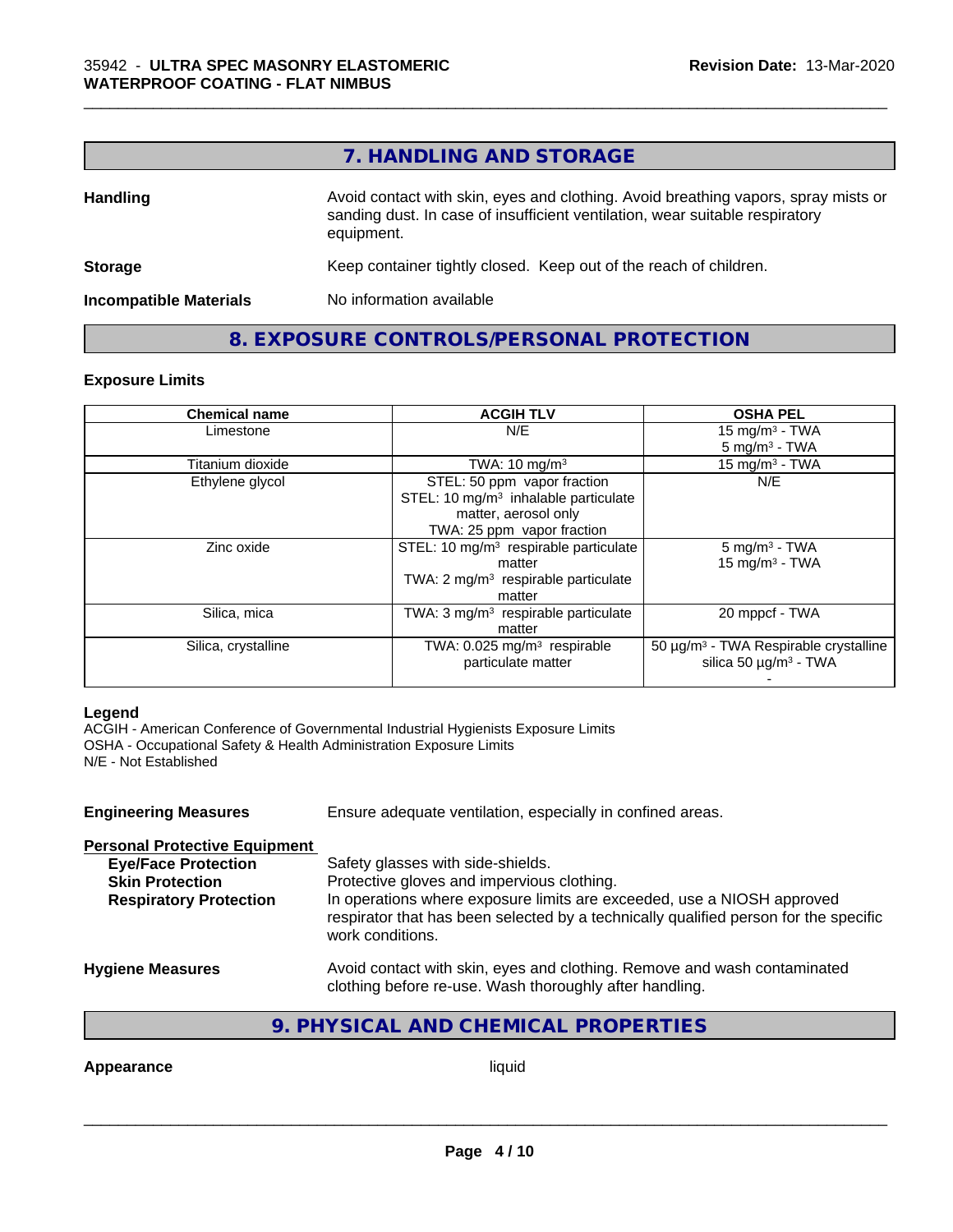**Odor Odor** little or no odor<br> **Odor Threshold Containery of the Containery of the Containery of the Containery of the Containery of the Contain Density (Ibs/gal)** 10.6 - 11.0<br> **Specific Gravity** 1.27 - 1.31 **Specific Gravity pH** No information available **Viscosity (cps)** No information available in the Viscosity (cps) **Solubility(ies)** No information available **Water solubility** No information available **Evaporation Rate No information available No information available Vapor pressure** No information available in the North American Monte available in the North American available **Vapor density No information available No** information available **Wt. % Solids** 50 - 60 **Vol. % Solids** 35 - 45<br> **Wt. % Volatiles** 35 - 45 **Wt. % Volatiles Vol. % Volatiles** 55 - 65 **VOC Regulatory Limit (g/L)** < 100 **Boiling Point (°F)** 212 **Boiling Point (°C)** 100 **Freezing point (°F)** 32 **Freezing Point (°C)** 0 **Flash point (°F)** Not applicable **Flash Point (°C)** Not applicable **Method**<br> **Flammability (solid, gas)**<br> **Example 2018** Not applicable **Flammability (solid, gas)**<br> **Upper flammability limit:**<br>
Upper flammability limit: **Upper flammability limit:**<br> **Lower flammability limit:**<br>
Not applicable<br>
Not applicable **Lower flammability limit:**<br> **Autoignition Temperature (°F)** Not applicable havailable **Autoignition Temperature (°F)**<br> **Autoignition Temperature (°C)** No information available **Autoignition Temperature (°C) Decomposition Temperature (°F)** No information available **Decomposition Temperature (°C)** No information available **Partition coefficient Contract Contract Contract Contract Contract Contract Contract Contract Contract Contract Contract Contract Contract Contract Contract Contract Contract Contract Contract Contract Contract Contract** 

No information available<br>10.6 - 11.0

\_\_\_\_\_\_\_\_\_\_\_\_\_\_\_\_\_\_\_\_\_\_\_\_\_\_\_\_\_\_\_\_\_\_\_\_\_\_\_\_\_\_\_\_\_\_\_\_\_\_\_\_\_\_\_\_\_\_\_\_\_\_\_\_\_\_\_\_\_\_\_\_\_\_\_\_\_\_\_\_\_\_\_\_\_\_\_\_\_\_\_\_\_

# **10. STABILITY AND REACTIVITY**

| <b>Reactivity</b>                         | Not Applicable                           |
|-------------------------------------------|------------------------------------------|
| <b>Chemical Stability</b>                 | Stable under normal conditions.          |
| <b>Conditions to avoid</b>                | Prevent from freezing.                   |
| <b>Incompatible Materials</b>             | No materials to be especially mentioned. |
| <b>Hazardous Decomposition Products</b>   | None under normal use.                   |
| <b>Possibility of hazardous reactions</b> | None under normal conditions of use.     |

## **11. TOXICOLOGICAL INFORMATION**

**Product Information**

**Information on likely routes of exposure**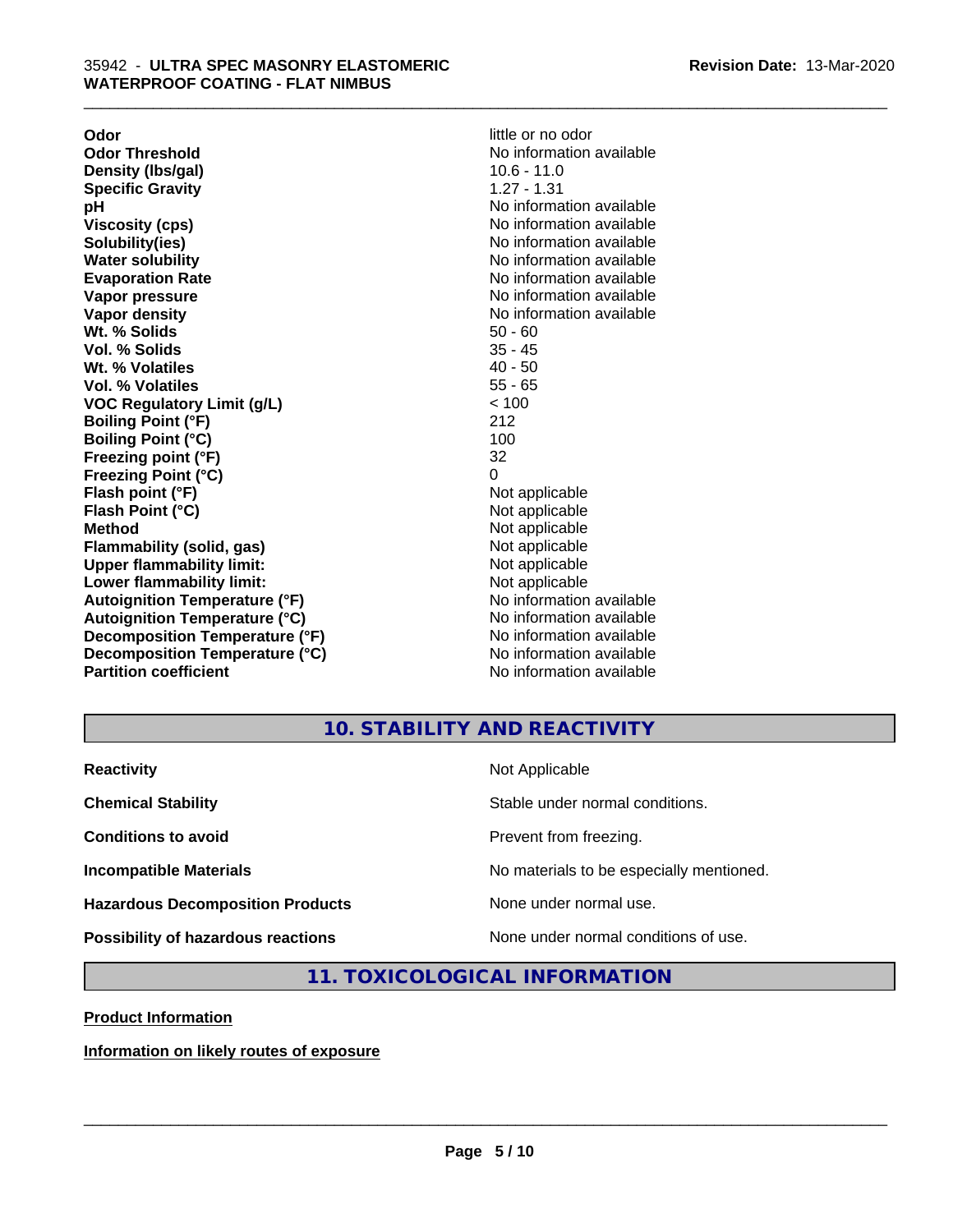| <b>Principal Routes of Exposure</b> | Eye contact, skin contact and inhalation.                                                                                                         |
|-------------------------------------|---------------------------------------------------------------------------------------------------------------------------------------------------|
| <b>Acute Toxicity</b>               |                                                                                                                                                   |
| <b>Product Information</b>          | No information available                                                                                                                          |
|                                     | Symptoms related to the physical, chemical and toxicological characteristics                                                                      |
| <b>Symptoms</b>                     | No information available                                                                                                                          |
|                                     | Delayed and immediate effects as well as chronic effects from short and long-term exposure                                                        |
| Eye contact                         | May cause slight irritation.                                                                                                                      |
| <b>Skin contact</b>                 | Substance may cause slight skin irritation. Prolonged or repeated contact may dry<br>skin and cause irritation.                                   |
| <b>Inhalation</b>                   | May cause irritation of respiratory tract.                                                                                                        |
| Ingestion                           | May be harmful if swallowed. Ingestion may cause gastrointestinal irritation,<br>nausea, vomiting and diarrhea. May cause adverse kidney effects. |
| <b>Sensitization</b>                | No information available                                                                                                                          |
| <b>Neurological Effects</b>         | No information available.                                                                                                                         |
| <b>Mutagenic Effects</b>            | No information available.                                                                                                                         |
| <b>Reproductive Effects</b>         | No information available.                                                                                                                         |
| <b>Developmental Effects</b>        | No information available.                                                                                                                         |
| <b>Target organ effects</b>         | No information available.                                                                                                                         |
| <b>STOT - single exposure</b>       | No information available.                                                                                                                         |
| <b>STOT - repeated exposure</b>     | Causes damage to organs through prolonged or repeated exposure if inhaled.                                                                        |
| Other adverse effects               | No information available.                                                                                                                         |
| <b>Aspiration Hazard</b>            | No information available                                                                                                                          |

**Numerical measures of toxicity**

# **The following values are calculated based on chapter 3.1 of the GHS document**

**ATEmix (oral)** 19631 mg/kg

#### **Component Information**

| Chemical name                     | Oral LD50            | Dermal LD50                                   | Inhalation LC50 |
|-----------------------------------|----------------------|-----------------------------------------------|-----------------|
| Titanium dioxide<br>13463-67-7    | > 10000 mg/kg (Rat)  |                                               |                 |
| Ethylene glycol<br>$107 - 21 - 1$ | $= 4700$ mg/kg (Rat) | $= 10600$ mg/kg (Rat) = 9530 µL/kg<br>Rabbit) |                 |
| Zinc oxide<br>1314-13-2           | $>$ 5000 mg/kg (Rat) |                                               |                 |
| Diphenyl ketone<br>119-61-9       | $> 10$ g/kg (Rat)    | $=$ 3535 mg/kg (Rabbit)                       |                 |

#### **Chronic Toxicity**

#### **Carcinogenicity**

*The information below indicateswhether each agency has listed any ingredient as a carcinogen:.*

| <b>Chemical name</b>          | <b>IARC</b>          | <b>NTP</b>  | OSHA   |
|-------------------------------|----------------------|-------------|--------|
|                               | 2B<br>Possible Human |             | Listed |
| <sup>'</sup> Titanium dioxide | Carcinogen           |             |        |
|                               | Human Carcinogen     | Known Human | Listed |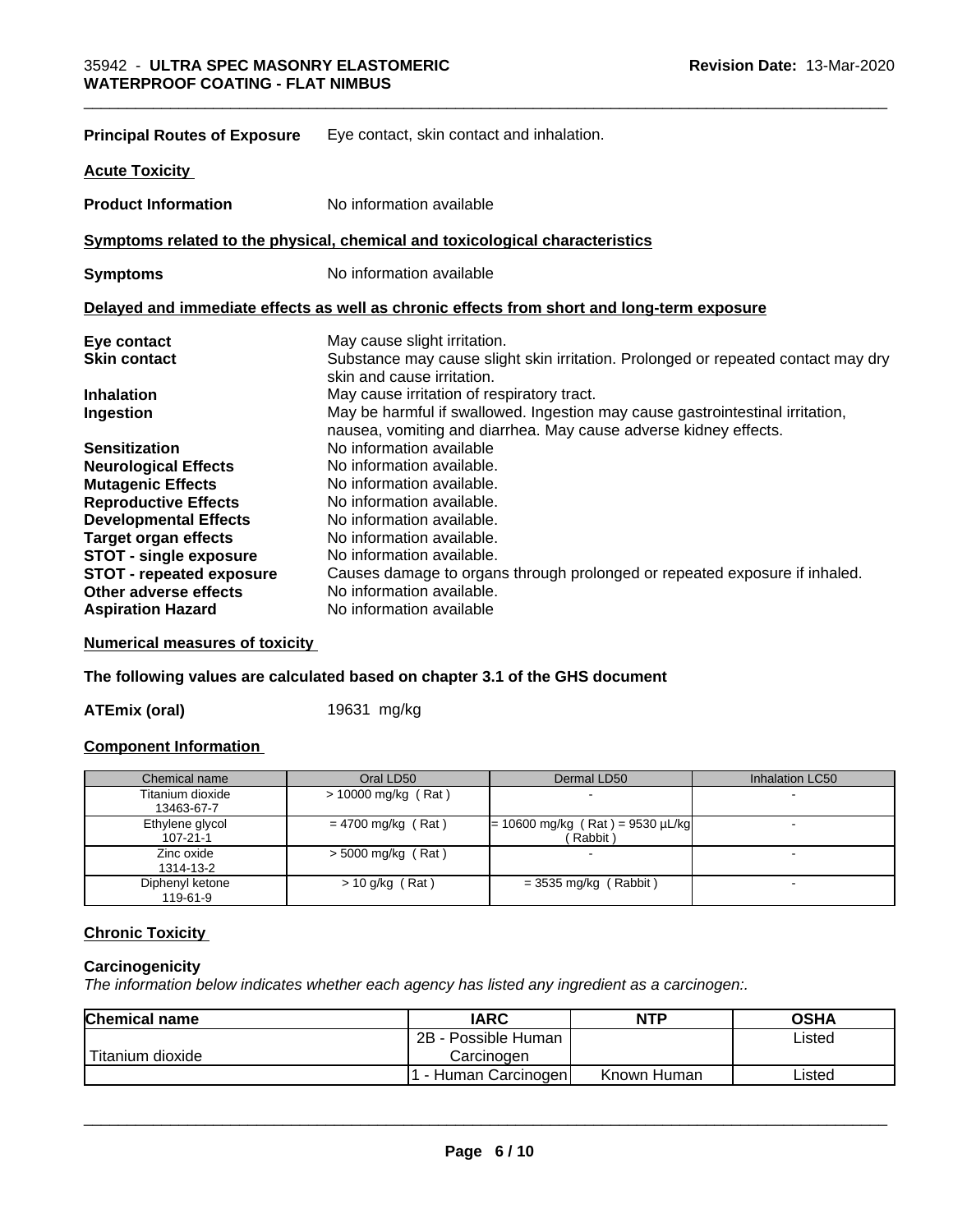#### 35942 - **ULTRA SPEC MASONRY ELASTOMERIC WATERPROOF COATING - FLAT NIMBUS**

| Silica,<br>.<br>crystalline |                      | Carcinogen |        |
|-----------------------------|----------------------|------------|--------|
|                             | 2Β<br>Possible Human |            | Listed |
| Diphenyl<br>ketone          | Carcinoger           |            |        |

\_\_\_\_\_\_\_\_\_\_\_\_\_\_\_\_\_\_\_\_\_\_\_\_\_\_\_\_\_\_\_\_\_\_\_\_\_\_\_\_\_\_\_\_\_\_\_\_\_\_\_\_\_\_\_\_\_\_\_\_\_\_\_\_\_\_\_\_\_\_\_\_\_\_\_\_\_\_\_\_\_\_\_\_\_\_\_\_\_\_\_\_\_

• Crystalline Silica has been determined to be carcinogenic to humans by IARC (1) when in respirable form. Risk of cancer depends on duration and level of inhalation exposure to spray mist or dust from sanding the dried paint.

• Although IARC has classified titanium dioxide as possibly carcinogenic to humans (2B), their summary concludes: "No significant exposure to titanium dioxide is thought to occur during the use of products in which titanium dioxide is bound to other materials, such as paint."

#### **Legend**

IARC - International Agency for Research on Cancer NTP - National Toxicity Program OSHA - Occupational Safety & Health Administration

**12. ECOLOGICAL INFORMATION**

## **Ecotoxicity Effects**

The environmental impact of this product has not been fully investigated.

### **Product Information**

#### **Acute Toxicity to Fish**

No information available

#### **Acute Toxicity to Aquatic Invertebrates**

No information available

#### **Acute Toxicity to Aquatic Plants**

No information available

#### **Persistence / Degradability**

No information available.

#### **Bioaccumulation**

There is no data for this product.

#### **Mobility in Environmental Media**

No information available.

**Ozone** No information available

#### **Component Information**

#### **Acute Toxicity to Fish**

Titanium dioxide  $\overline{\text{LC50:}}$  > 1000 mg/L (Fathead Minnow - 96 hr.) Ethylene glycol LC50: 8050 mg/L (Fathead Minnow - 96 hr.)

#### **Acute Toxicity to Aquatic Invertebrates**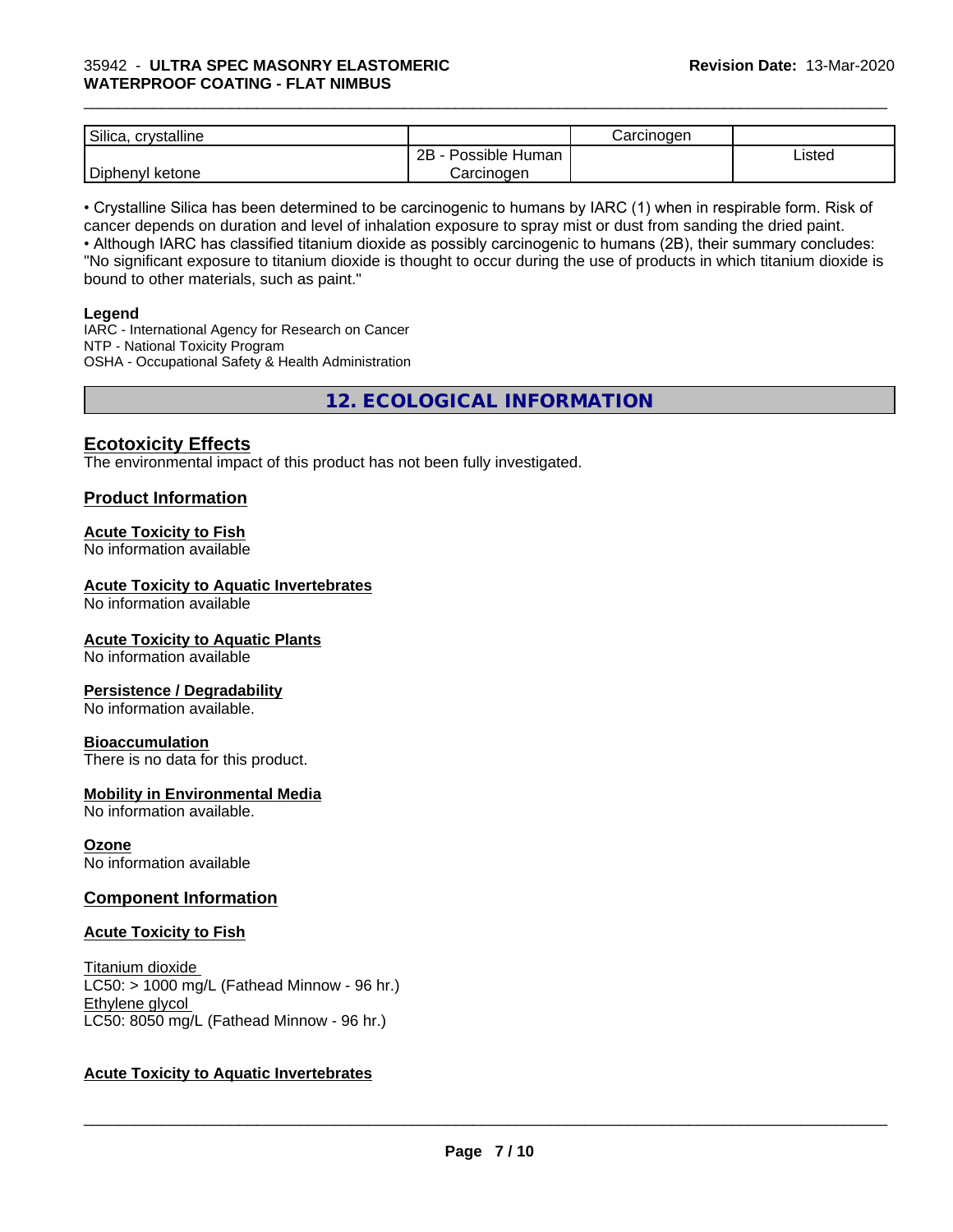#### No information available

#### **Acute Toxicity to Aquatic Plants**

No information available

|                              | 13. DISPOSAL CONSIDERATIONS                                                                                                                                                                                               |
|------------------------------|---------------------------------------------------------------------------------------------------------------------------------------------------------------------------------------------------------------------------|
| <b>Waste Disposal Method</b> | Dispose of in accordance with federal, state, and local regulations. Local<br>requirements may vary, consult your sanitation department or state-designated<br>environmental protection agency for more disposal options. |
|                              | 14. TRANSPORT INFORMATION                                                                                                                                                                                                 |
| <b>DOT</b>                   | Not regulated                                                                                                                                                                                                             |
| <b>ICAO/IATA</b>             | Not regulated                                                                                                                                                                                                             |
| <b>IMDG/IMO</b>              | Not regulated                                                                                                                                                                                                             |
|                              | 15. REGULATORY INFORMATION                                                                                                                                                                                                |

\_\_\_\_\_\_\_\_\_\_\_\_\_\_\_\_\_\_\_\_\_\_\_\_\_\_\_\_\_\_\_\_\_\_\_\_\_\_\_\_\_\_\_\_\_\_\_\_\_\_\_\_\_\_\_\_\_\_\_\_\_\_\_\_\_\_\_\_\_\_\_\_\_\_\_\_\_\_\_\_\_\_\_\_\_\_\_\_\_\_\_\_\_

# **International Inventories**

| <b>TSCA: United States</b> | Yes - All components are listed or exempt. |
|----------------------------|--------------------------------------------|
| <b>DSL: Canada</b>         | Yes - All components are listed or exempt. |

### **Federal Regulations**

#### **SARA 311/312 hazardous categorization**

| Acute health hazard               | N٥  |
|-----------------------------------|-----|
| Chronic Health Hazard             | Yes |
| Fire hazard                       | Nο  |
| Sudden release of pressure hazard | N٥  |
| <b>Reactive Hazard</b>            | N٥  |

#### **SARA 313**

Section 313 of Title III of the Superfund Amendments and Reauthorization Act of 1986 (SARA). This product contains a chemical or chemicals which are subject to the reporting requirements of the Act and Title 40 of the Code of Federal Regulations, Part 372:

| <b>Chemical name</b> | <b>CAS No.</b> | Weight-% | <b>CERCLA/SARA 313</b><br>(de minimis concentration) |
|----------------------|----------------|----------|------------------------------------------------------|
| Ethylene glycol      | $107 - 21 - 1$ | - 5      |                                                      |
| Zinc oxide           | 1314-13-2      | -5       |                                                      |

 $\overline{\phantom{a}}$  ,  $\overline{\phantom{a}}$  ,  $\overline{\phantom{a}}$  ,  $\overline{\phantom{a}}$  ,  $\overline{\phantom{a}}$  ,  $\overline{\phantom{a}}$  ,  $\overline{\phantom{a}}$  ,  $\overline{\phantom{a}}$  ,  $\overline{\phantom{a}}$  ,  $\overline{\phantom{a}}$  ,  $\overline{\phantom{a}}$  ,  $\overline{\phantom{a}}$  ,  $\overline{\phantom{a}}$  ,  $\overline{\phantom{a}}$  ,  $\overline{\phantom{a}}$  ,  $\overline{\phantom{a}}$ 

#### **Clean Air Act,Section 112 Hazardous Air Pollutants (HAPs) (see 40 CFR 61)**

This product contains the following HAPs: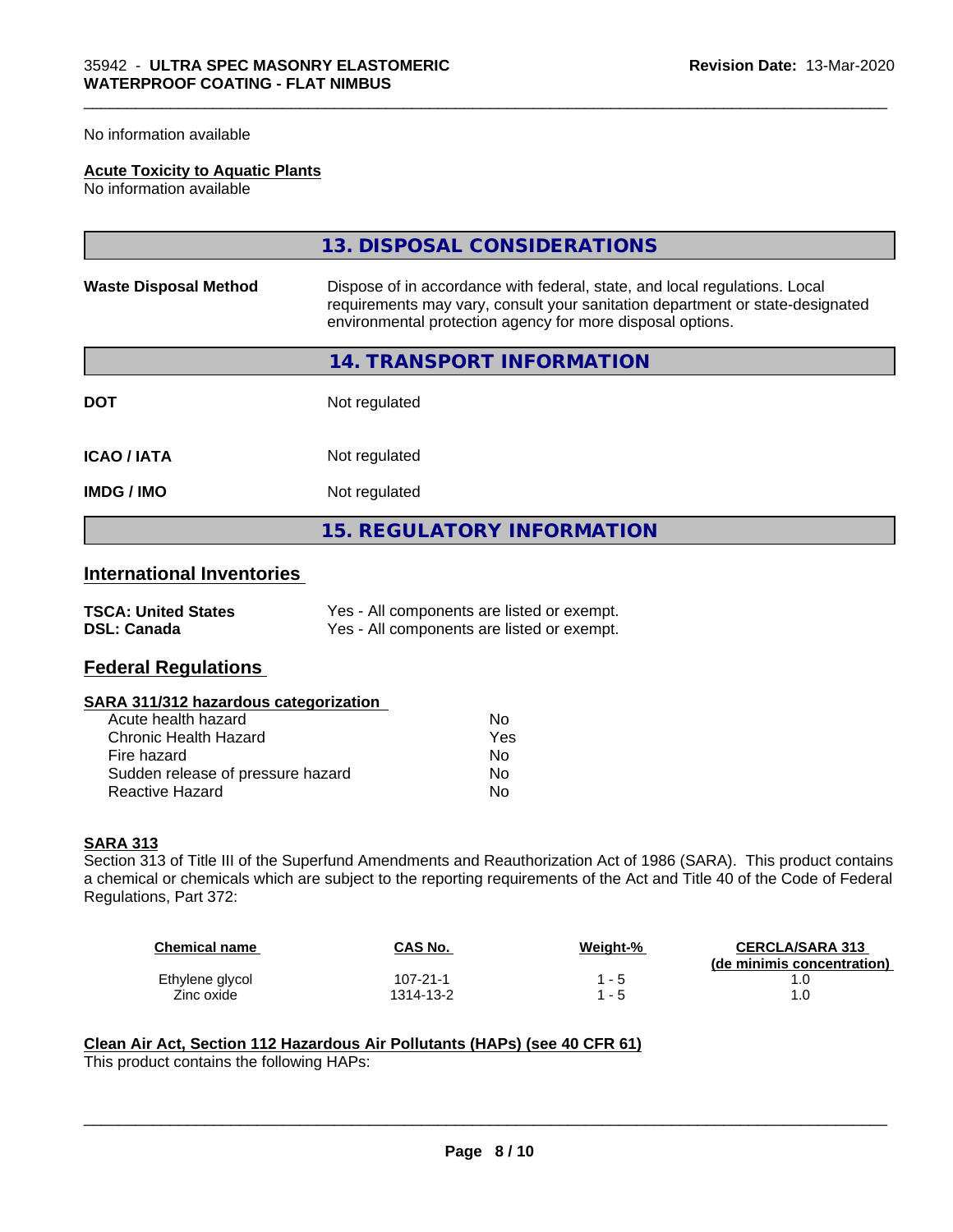| <b>Chemical name</b> | CAS No.  | Weight-% | <b>Hazardous Air Pollutant</b> |
|----------------------|----------|----------|--------------------------------|
|                      |          |          | (HAP)                          |
| Ethylene glycol      | 107-21-1 |          | Listed                         |

\_\_\_\_\_\_\_\_\_\_\_\_\_\_\_\_\_\_\_\_\_\_\_\_\_\_\_\_\_\_\_\_\_\_\_\_\_\_\_\_\_\_\_\_\_\_\_\_\_\_\_\_\_\_\_\_\_\_\_\_\_\_\_\_\_\_\_\_\_\_\_\_\_\_\_\_\_\_\_\_\_\_\_\_\_\_\_\_\_\_\_\_\_

#### **US State Regulations**

#### **California Proposition 65**

**AVIMARNING:** Cancer and Reproductive Harm– www.P65warnings.ca.gov

#### **State Right-to-Know**

| <b>Chemical name</b> | <b>Massachusetts</b> | <b>New Jersey</b> | Pennsylvania |
|----------------------|----------------------|-------------------|--------------|
| Limestone            |                      |                   |              |
| Titanium dioxide     |                      |                   |              |
| Ethylene glycol      |                      |                   |              |
| Zinc oxide           |                      |                   |              |
| Silica, mica         |                      |                   |              |
| Silica, crystalline  |                      |                   |              |

#### **Legend**

X - Listed

# **16. OTHER INFORMATION**

| HMI |  |
|-----|--|
|     |  |

**Health:** 1\* **Flammability:** 0 **Reactivity: 0 PPE:** -

#### **HMIS Legend**

- 0 Minimal Hazard
- 1 Slight Hazard
- 2 Moderate Hazard
- 3 Serious Hazard
- 4 Severe Hazard
- \* Chronic Hazard

X - Consult your supervisor or S.O.P. for "Special" handling instructions.

*Note: The PPE rating has intentionally been left blank. Choose appropriate PPE that will protect employees from the hazards the material will present under the actual normal conditions of use.*

*Caution: HMISÒ ratings are based on a 0-4 rating scale, with 0 representing minimal hazards or risks, and 4 representing significant hazards or risks. Although HMISÒ ratings are not required on MSDSs under 29 CFR 1910.1200, the preparer, has chosen to provide them. HMISÒ ratings are to be used only in conjunction with a fully implemented HMISÒ program by workers who have received appropriate HMISÒ training. HMISÒ is a registered trade and service mark of the NPCA. HMISÒ materials may be purchased exclusively from J. J. Keller (800) 327-6868.*

 **WARNING!** If you scrape, sand, or remove old paint, you may release lead dust. LEAD IS TOXIC. EXPOSURE TO LEAD DUST CAN CAUSE SERIOUS ILLNESS, SUCH AS BRAIN DAMAGE, ESPECIALLY IN CHILDREN. PREGNANT WOMEN SHOULD ALSO AVOID EXPOSURE.Wear a NIOSH approved respirator to control lead exposure. Clean up carefully with a HEPA vacuum and a wet mop. Before you start, find out how to protect yourself and your family by contacting the National Lead Information Hotline at 1-800-424-LEAD or log on to www.epa.gov/lead.